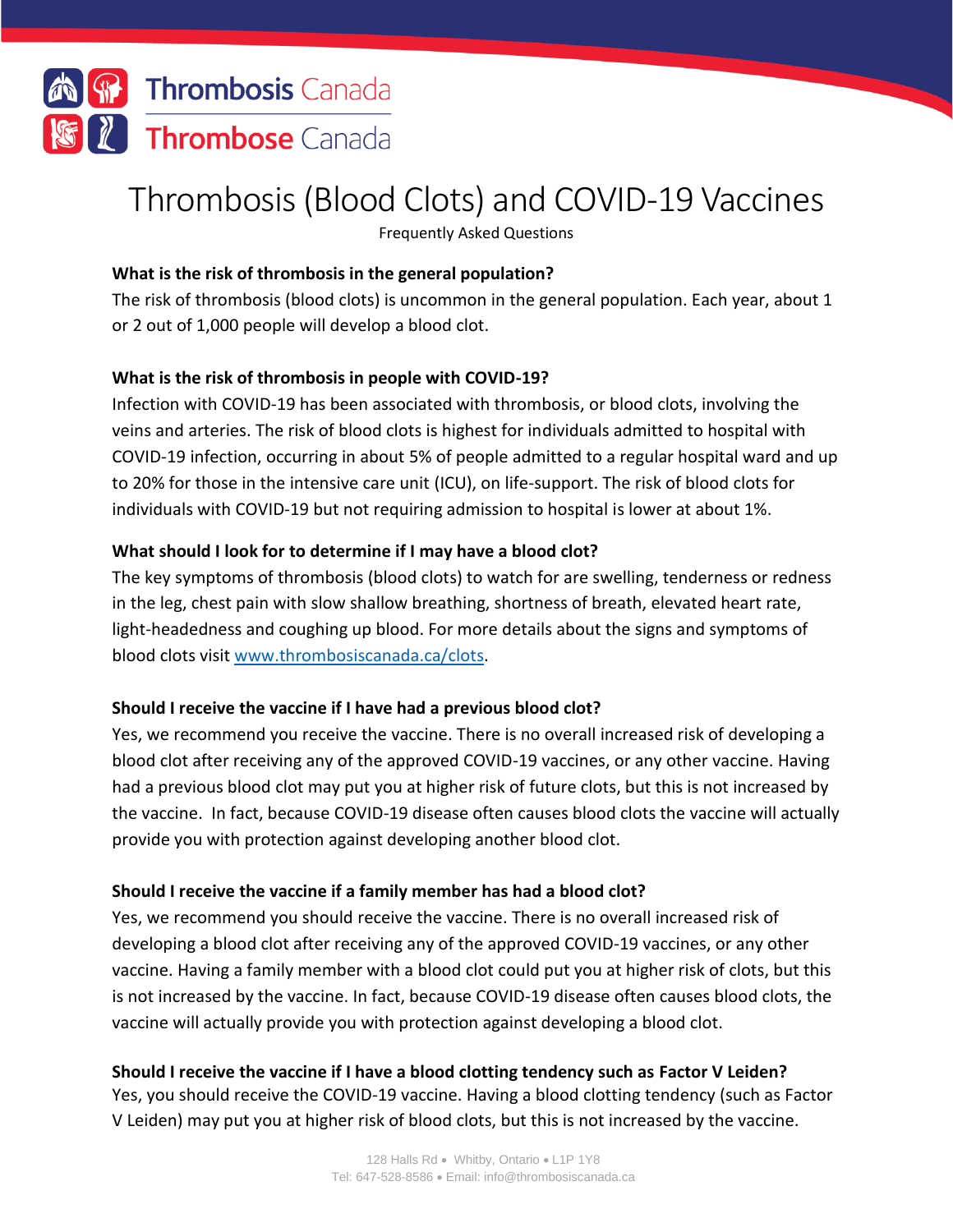

People who have COVID-19 are at higher risk of developing blood clots, which occur in about 1 in 20 people who are in hospital with COVID-19 and in about 1 in 100 people who have COVID-19 but are not in hospital. In fact, because COVID-19 disease often causes blood clots, the vaccine will actually provide you with protection against developing another blood clot.

### **Should I receive the vaccine if I am taking a blood thinner?**

Yes, you should receive the COVID-19 vaccine. There is a small risk of bruising at the vaccination injection site, but no other serious effects related to being on blood thinning treatment. After, the vaccine is given, apply pressure to the injection site for 3 to 5 minutes to reduce bruising.

### **Is there a risk for developing a blood clot (thrombosis) after receiving the COVID-19 vaccine?**

There is no overall increased risk of developing a blood clot after receiving any of the approved COVID-19 vaccines, including the vaccine made by AstraZeneca. However, the AstraZeneca vaccine may be associated with extremely rare cases of serious blood clots including blood clots that occur in the brain called cerebral vein sinus thrombosis (CVST) and are associated with low blood platelets. Healthcare professionals have named it Vaccine-Induced Prothrombotic Immune Thrombocytopenia or VIPIT. These blood clots were found to occur in 1 in 250,000 to 1 in 500,000 people who received the vaccine.

## **What should I look for if I suspect that I may have Vaccine-Induced Prothrombotic Immune Thrombocytopenia (VIPIT)?**

The symptoms to look for include a persistent and severe headache, vision changes, seizures and other symptoms that resemble a stroke, such as weakness or numbness of the arms or legs, shortness of breath, abdominal or chest pain, swelling and redness in a limb and pallor and coldness in a limb, occurring in the  $4 - 20$  day period following vaccination for COVID-19. If you have any of these symptoms in that period, it is important that you seek immediate medical attention.

#### **What is cerebral sinus vein thrombosis?**

Cerebral vein sinus thrombosis (CVST) is an uncommon site of thrombosis, occurring in the brain's venous sinuses. Cerebral vein sinus thrombosis typically affects younger people, and women are more likely to be affected than men. The symptoms of CVST include headache that is usually severe and sometimes associated with vision changes, seizures and other symptoms that resemble a stroke, such as weakness or numbness of the arms or legs. Additional information on CVST can be found at the following link: [https://thrombosiscan.info/CVT-Guide.](https://thrombosiscan.info/CVT-Guide)